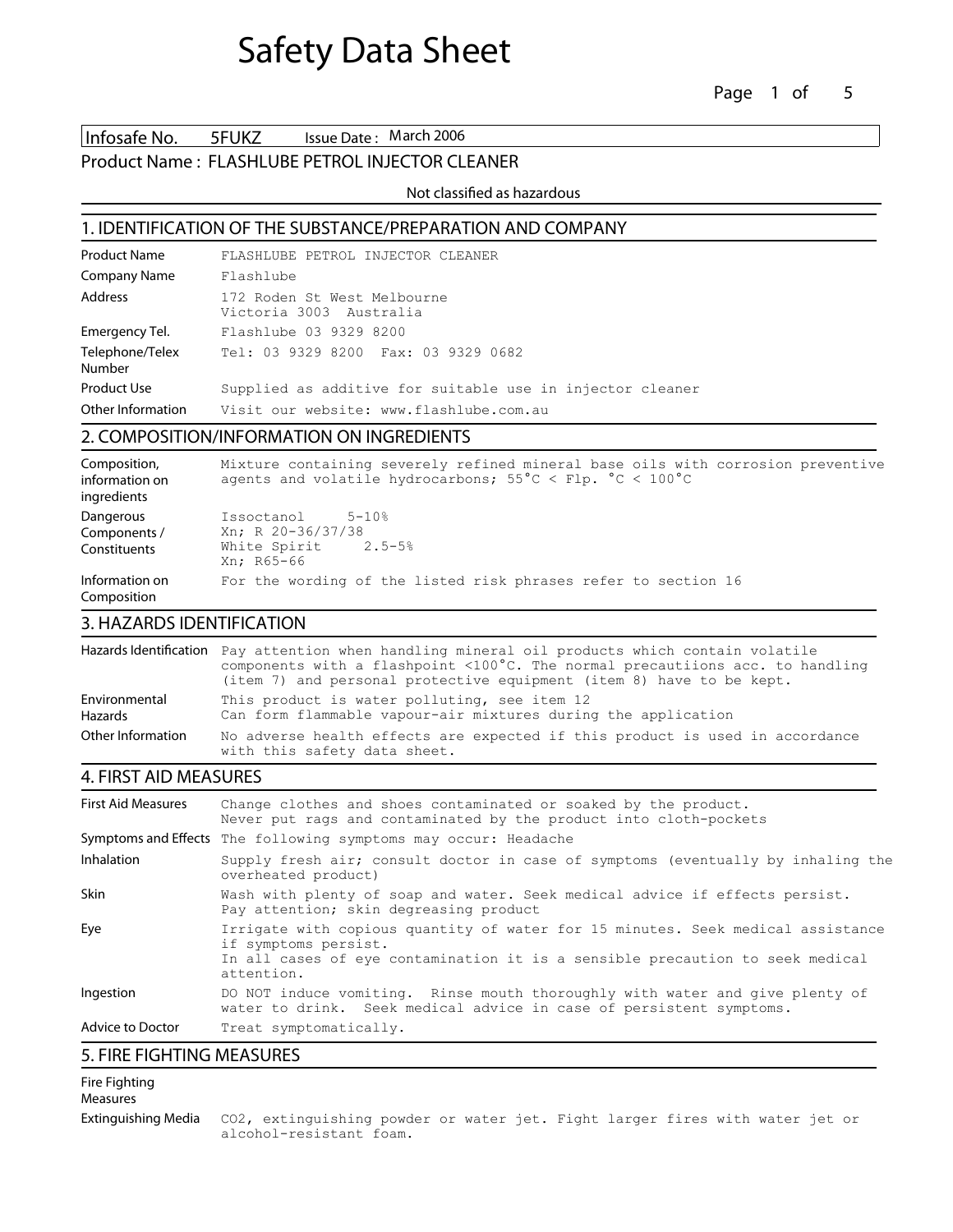Infosafe No. 5FUKZ Issue Date: March 2006 Product Name : **FLASHLUBE PETROL INJECTOR CLEANER**

#### Not classified as hazardous

| Unsuitable                 | Water with a full water jet                                                             |
|----------------------------|-----------------------------------------------------------------------------------------|
| Extinguishing Media        |                                                                                         |
|                            | Protective Equipment In case of fire fighting: wear self containing breathing apparatus |
| Hazardous                  | Can form explosive vapour-air mixtures at high temperatures.                            |
| <b>Combustion Products</b> |                                                                                         |
| Other Information          | Cool endangered containers with water spray jet                                         |

## **6. ACCIDENTAL RELEASE MEASURES**

| <b>Accidental Release</b><br><b>Measures</b> | Particular danger of slipping on leaked/spilled product.                                                                                                            |
|----------------------------------------------|---------------------------------------------------------------------------------------------------------------------------------------------------------------------|
| <b>Personal Precautions</b>                  | Particular danger of slipping on leaked/spilled product.<br>Keep away from ignition sources.                                                                        |
| Environmental<br>Precautions                 | Prevent from entering into drains, ditches, rivers or the sea. Prevent<br>contamination of soil and water. Inform local authorities if this cannot be<br>prevented. |
| Clean-up Methods -<br><b>Small Spillages</b> | Absorb or contain liquid with sand, earth or spill control material.                                                                                                |
| Spills & Disposal                            | Use absorbent (soil or sand, sawdust, inert material, vermiculite). Dispose<br>according to local regulations.                                                      |
| Other Information                            | No dangerous materials are released.                                                                                                                                |

## **7. HANDLING AND STORAGE**

| Handling          | The precautions for storing and handling of flammable liquids have to be kept.<br>Prevent formation of aerosols.<br>Use only in well ventilated areas.<br>Ensure good interior ventilation, especially at floor level.<br>Do not heat up to temperatures close to flashpoint |
|-------------------|------------------------------------------------------------------------------------------------------------------------------------------------------------------------------------------------------------------------------------------------------------------------------|
| Storage           | Store away from foodstuffs.<br>Local requlations for common storage of flammable liquid have to be followed                                                                                                                                                                  |
| Other Information | Ensure that all local regulations regarding handling and storage facilities are<br>followed.                                                                                                                                                                                 |

## **8. EXPOSURE CONTROLS, PERSONAL PROTECTION**

| <b>Exposure Limits</b>           | Local requlations for critical values at the workplace are to be kept                                                                                                                                                                                                                                                                                                                                                                                                                                                                 |
|----------------------------------|---------------------------------------------------------------------------------------------------------------------------------------------------------------------------------------------------------------------------------------------------------------------------------------------------------------------------------------------------------------------------------------------------------------------------------------------------------------------------------------------------------------------------------------|
| <b>Hygiene Measures</b>          | Always wash hands before smoking, eating, drinking or using the toilet. If<br>contamination occurs, change clothing. Avoid carrying contaminated rags in<br>pockets or wearing soaked clothing. Discard internally contaminated gloves and<br>footwear. Launder contaminated clothing before reuse.                                                                                                                                                                                                                                   |
|                                  | Respiratory Protection Not normally required.                                                                                                                                                                                                                                                                                                                                                                                                                                                                                         |
| <b>Hand Protection</b>           | Avoid close or long term contact with the skin<br>Chemically resistent gloves such as fluorocarbon rubber (viton) and protective<br>skin cream<br>Material of gloves:<br>The selection of the suitable gloves does not only depend on the material, but<br>also on further marks of quality and varies from manufacturer to manufacturer.<br>As the product is a preparation of several substances, the resistance of glove<br>material can not be calculated in advance and has therefore to be checked prior<br>to the application. |
| Eye Protection                   | Wear safety glasses or full face shield if splashes are likely to occur.                                                                                                                                                                                                                                                                                                                                                                                                                                                              |
| <b>Body Protection</b>           | Overalls or similar protective apparel.                                                                                                                                                                                                                                                                                                                                                                                                                                                                                               |
| Personal Protective<br>Equipment | The following personal protective equipment should be worn. Safety<br>glasses, goggles or faceshield as appropriate. Enclosed footwear. Rubber gloves.<br>Overalls or similar protective apparel. Always wash hands before smoking,<br>eating, drinking or using the toilet.                                                                                                                                                                                                                                                          |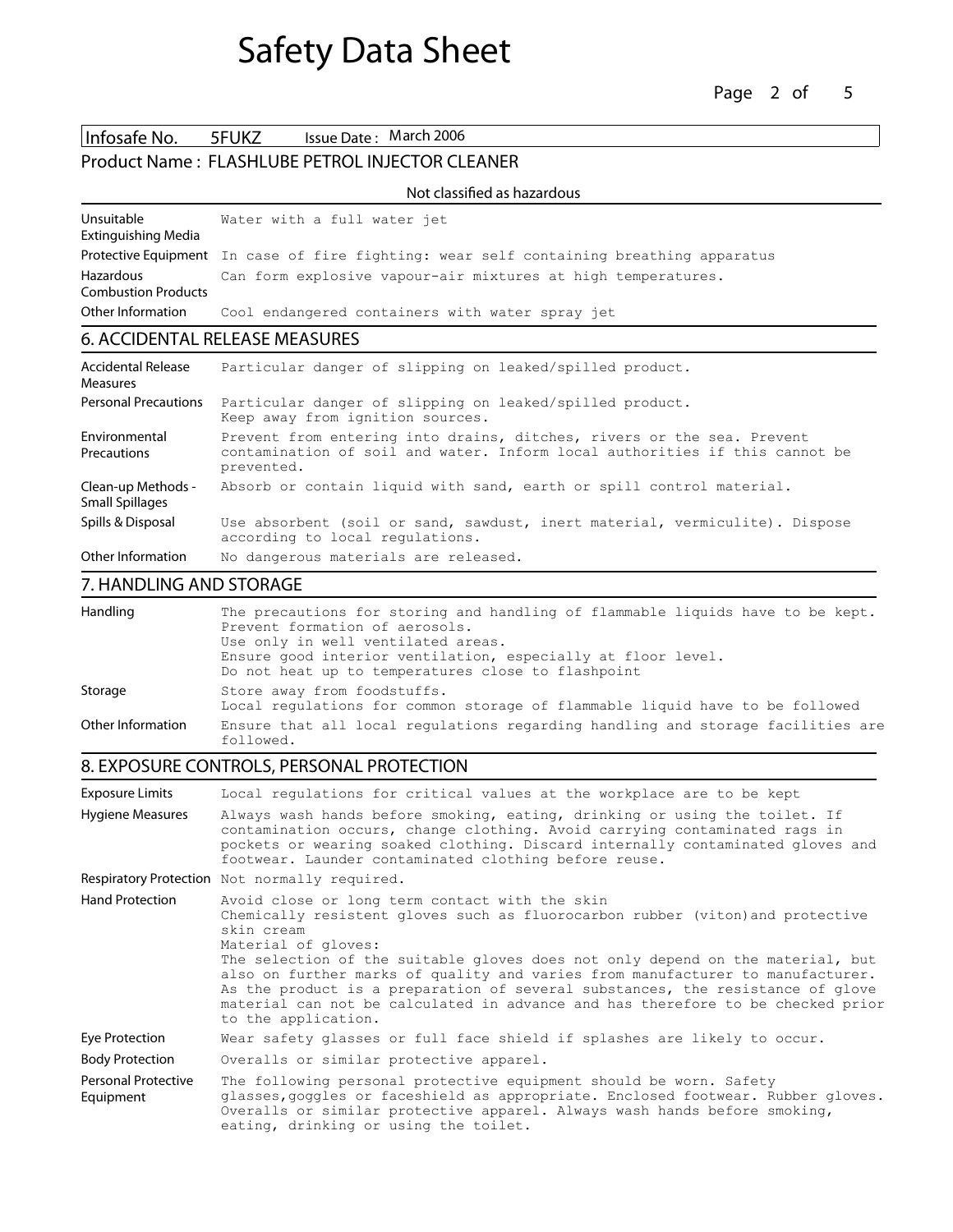Infosafe No. 5FUKZ Issue Date: March 2006

## Product Name : **FLASHLUBE PETROL INJECTOR CLEANER**

#### Not classified as hazardous

## **9. PHYSICAL AND CHEMICAL PROPERTIES**

| Colour                          | Blue                                               |
|---------------------------------|----------------------------------------------------|
| Odour                           | Characteristics                                    |
| Boiling Point                   | Not applicable or not determined                   |
| Melting Point                   | Not determined                                     |
| <b>Flash Point</b>              | 95°C (EN ISO 2592)                                 |
| <b>Flammable Limits</b><br>LEL. | Not Applicable                                     |
| Ignition Temperature            | Product is not selfigniting                        |
| <b>Explosion Properties</b>     | Product is not explosive                           |
| Solubility in Water             | Not miscible                                       |
| Specific Gravity<br>$(H2O=1)$   | Approximately 0.86 Kg/L @ 15°C (DIN 51 562)        |
| <b>Viscosity</b>                | Approximately 22 mm2/s @40°C (DIN 51 562)          |
| Flammability                    | Will burn if involved in a fire.<br>Non flammable. |

## **10. STABILITY AND REACTIVITY**

| Conditions to Avoid                                  | No decomposition if used according to specifications                                            |
|------------------------------------------------------|-------------------------------------------------------------------------------------------------|
| Materials to Avoid                                   | Oxidising agents                                                                                |
| <b>Hazardous</b><br>Decomposition<br><b>Products</b> | Not dangerous decomposition products known                                                      |
| Hazardous Reaction                                   | Can form explosive mixtures in air if heated above flash point and/or when spray<br>or atomized |

## **11. TOXICOLOGICAL INFORMATION**

| Toxicology<br>Information | The product is not subject to classification according to the calculation<br>method.                                                            |
|---------------------------|-------------------------------------------------------------------------------------------------------------------------------------------------|
|                           | when used and handled according to specifications, the product does not have<br>harmful effects according to our actual information             |
| Ingestion                 | May be harmful if swallowed. Ingestion can result in diarrhoea.<br>Swallowing may result in irriation of the mouth, throat and digestive tract. |
| <b>Skin</b>               | No adverse effects expected.                                                                                                                    |
| Eye                       | No irritant effect known                                                                                                                        |
| Chronic Effects           | Repeated or prolonged skin exposure may result in skin irritation and in severe<br>cases dermatitis.                                            |
| Other Information         | No sensitizing effect known.                                                                                                                    |
|                           |                                                                                                                                                 |

## **12. ECOLOGICAL INFORMATION**

| Ecological<br>Information | The product swims on the water surface                                                                                                        |
|---------------------------|-----------------------------------------------------------------------------------------------------------------------------------------------|
| Mobility                  | Data not available                                                                                                                            |
| Environ. Protection       | Do not allow product to reach ground water, water bodies or sewage system<br>Danger to drinking water if even small quantities leak into soil |
| Other Information         | Avoid contaminating waterways. Harmful to aquatic life.                                                                                       |

## **13. DISPOSAL CONSIDERATIONS**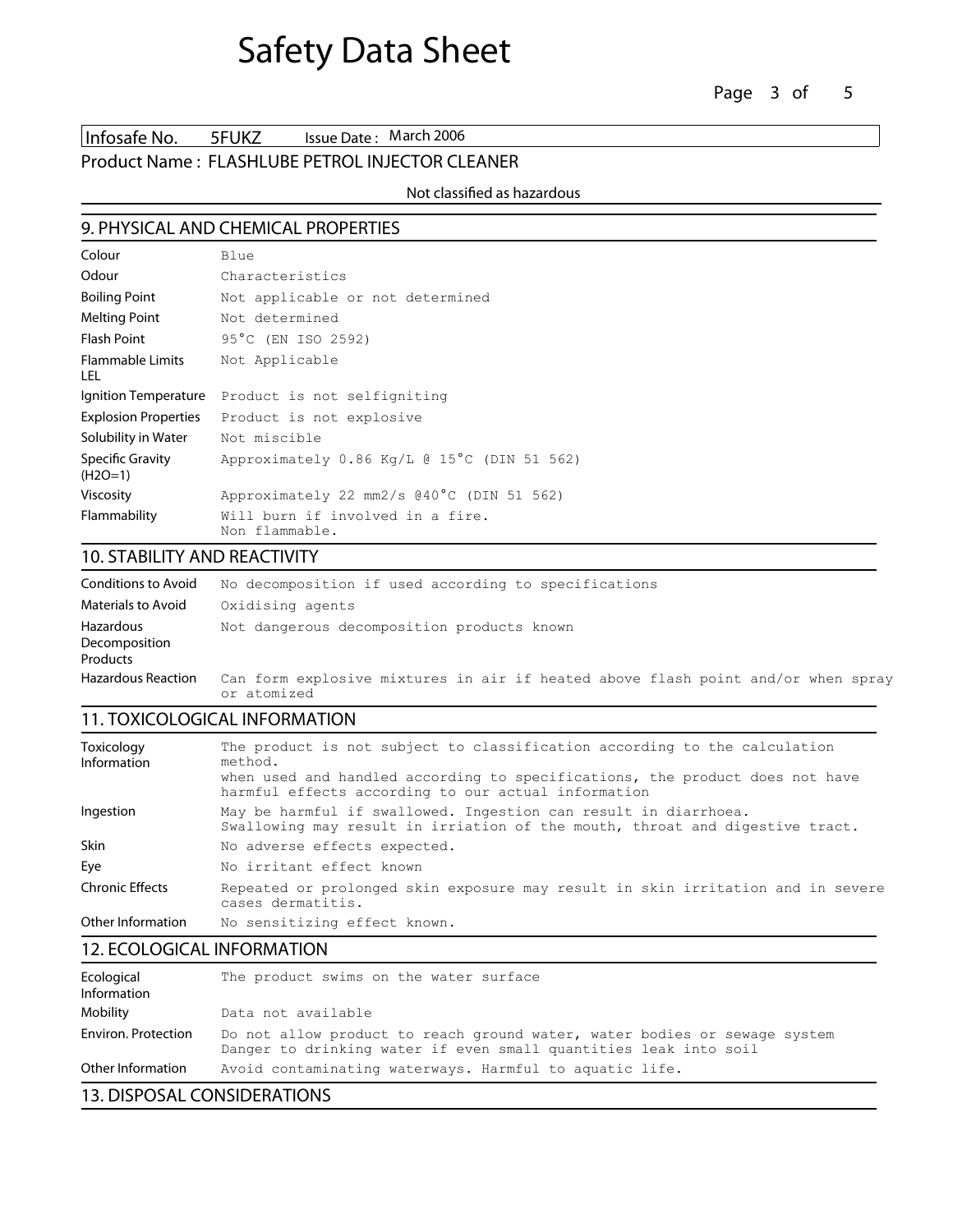Page 4 of 5

Infosafe No. 5FUKZ Issue Date: March 2006

## Product Name : **FLASHLUBE PETROL INJECTOR CLEANER**

| Not classified as hazardous |                                                                                                                                                                                                                                                         |  |
|-----------------------------|---------------------------------------------------------------------------------------------------------------------------------------------------------------------------------------------------------------------------------------------------------|--|
| Disposal<br>Considerations  | Smaller quantities have to be disposed in line with local legislation. After<br>prior treatment product has to be landfilled, recycled or incinerated under<br>adherence to the regulations pertaining to the disposal of specially hazardous<br>waste. |  |
|                             | When storing used mineral oil products, ensure that the categories for waste oil<br>and mixing instructions are observed.<br>Delivery of waste oil only to officially authorized collectors                                                             |  |
| <b>Product Disposal</b>     | Recycle or dispose of in accordance with prevailing regulations, preferably to a<br>recognised collector or contractor.                                                                                                                                 |  |

Not classied as hazardous

## **14. TRANSPORT INFORMATION**

| Transport<br>Information | No dangerous goods according to dangerous goods/ transport directions |
|--------------------------|-----------------------------------------------------------------------|
| U.N. Number              | None Allocated                                                        |
| <b>UN Class</b>          | None Allocated                                                        |
| Packing Group            | None Allocated                                                        |
| Hazchem Code             | None Allocated                                                        |
| Proper Shipping<br>Name  | None Allocated                                                        |
|                          | Storage and Transport Store in cool place and out of direct sunlight. |

#### **15. REGULATORY INFORMATION**

| Regulatory<br>Information | Observe the normal safety requlations when handling chemicals or mineral oil<br>products.<br>Product is not classified hazardous according to the NOHSC requirements.<br>The concentrations of the dangerous compounds, which are possibly specified<br>under section 2, are not above the value for specification. Local requaltions<br>must be kept. |
|---------------------------|--------------------------------------------------------------------------------------------------------------------------------------------------------------------------------------------------------------------------------------------------------------------------------------------------------------------------------------------------------|
| Safety Phrase             | S1/2 Keep locked up and out of reach of children.<br>S24/25 Avoid contact with skin and eyes.<br>s36/37/39 Wear suitable protective clothing, gloves and eye/face protection.                                                                                                                                                                          |
| Packaging &<br>Labelling  | Not regulated.                                                                                                                                                                                                                                                                                                                                         |

#### **16. OTHER INFORMATION**

**Other Information** All ingredients are listed in the European Inventories. These data are based on our present knowledge. However, they shall not constitute a guarantee for any specific product features and shall not establised a legally valid contractual relationship. This data sheet is a safety data sheet according to 91/155/EU. For products which are not subjected to classification according to EU lists this data sheet is made on a voluntary base. Relevant R- Phrases<br>20 Harmful by inha Harmful by inhalation 36/37/38 Irritating to eyes, respiratory system and skin 65 harmful: may cause lung damage if swallowed Repeated exposure may cause skin dryness or cracking